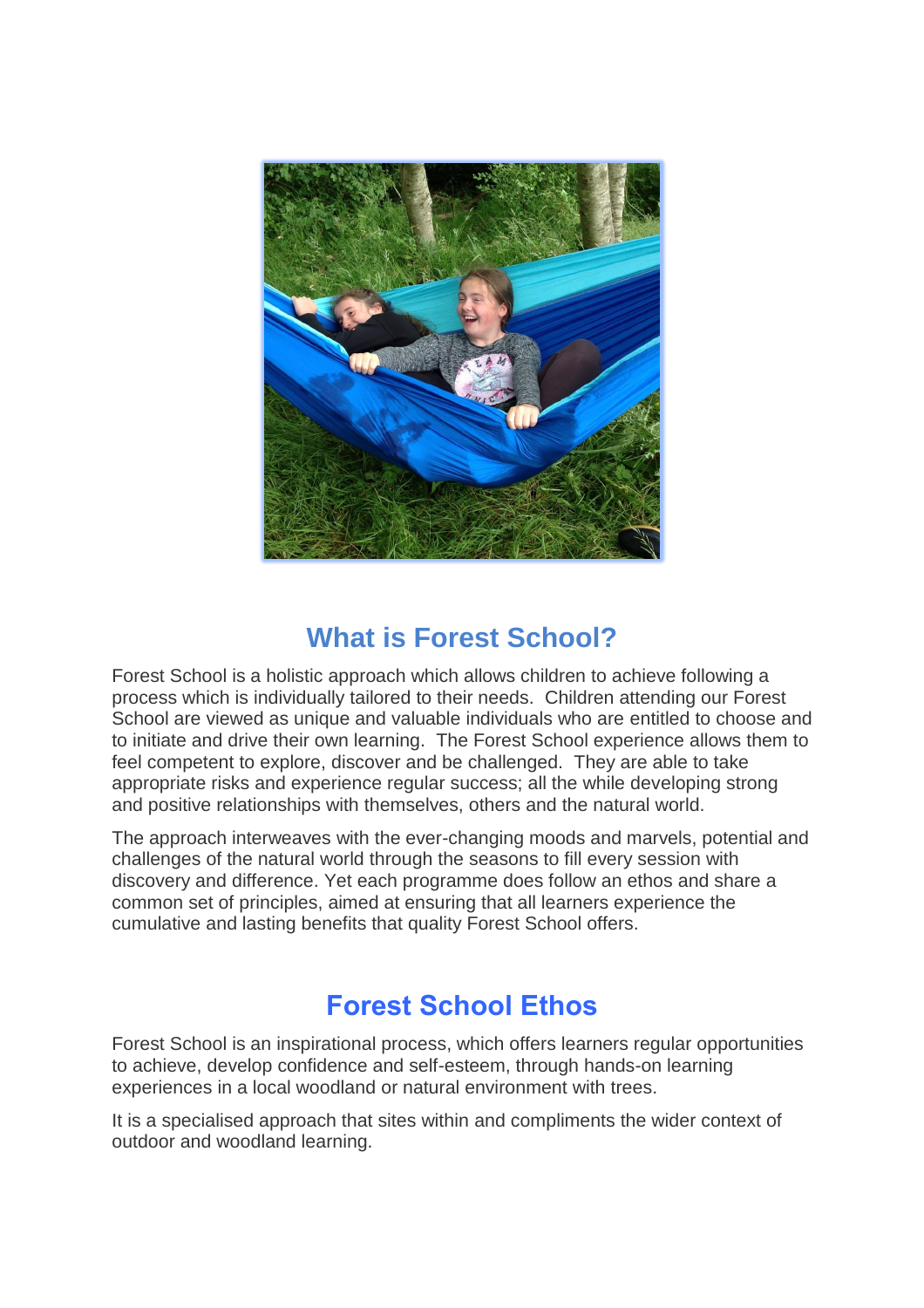

# **Forest School Principles**

- Forest School is a long-term process of regular sessions, rather than a one-off or infrequent visits; the cycle of planning, observation, adaptation and review links each session.
- Forest School takes place in a woodland or natural environment to support the development of a relationship between the learner and the natural world.
- Forest School uses a range of learner-centred processes to create a community for being, development and learning.
- Forest School aims to promote the holistic development of all those involved, fostering resilient, confident, independent and creative learners.
- Forest School offers learners the opportunity to take supported risks appropriate to the environment and to themselves.
- Forest School is run by qualified Forest School practitioners who continuously maintain and develop their professional practice.

## **What should my child bring to a session?**

They will need to bring a change of clothes including:

- At least 2 layers of top clothing
- jogging bottoms/trousers
- Waterproof coat.
- Waterproof trousers
- Waterproof hiking boots or wellingtons (with woolly socks in cold weather)
- A carrier bag to put wet/muddy clothes in.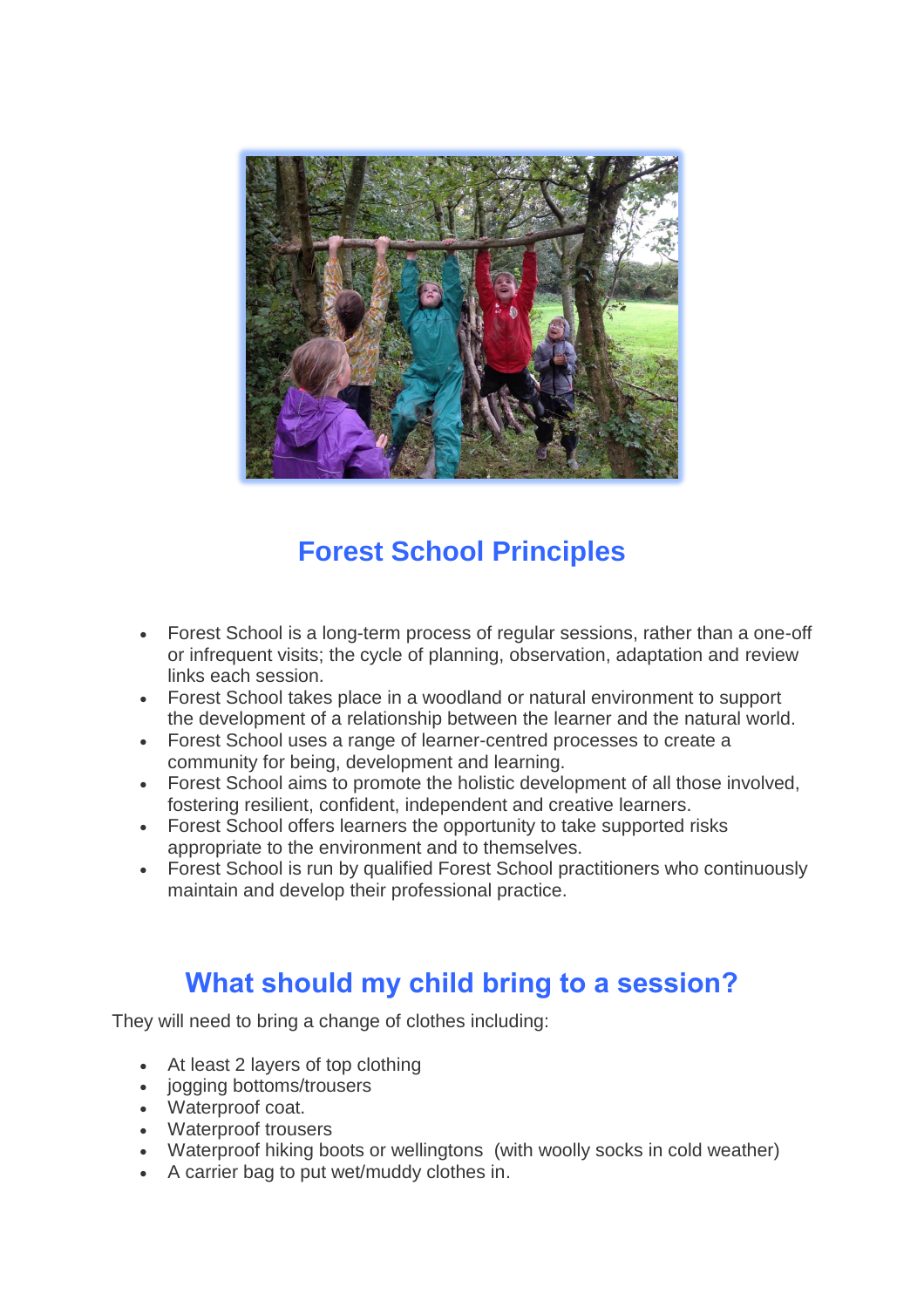In some months you may need to provide other items to ensure that your child is comfortable. For example a hat, gloves, extra layers and extra socks in cold winter weather and a sunhat and sun-cream during the summer months. If you are having trouble providing suitable clothing please speak to Mrs Smits.

*It is ESSENTIAL that children are appropriately dressed for Forest School. Layers which can be added or removed are a must to ensure your child's comfort and enjoyment of sessions. The weather will not stop us from going out and having fun!*



### **Is Forest School safe?**

Sessions are planned and led by Mrs Smits- our fully qualified Level 3 Forest School leader. All activities have been risk assessed and leaders and assistants have been fully trained. Your child will be encouraged to assess their own risk at every opportunity. Once trust has been built between the leader and your child, appropriate risk may be carefully introduced in a controlled manner.